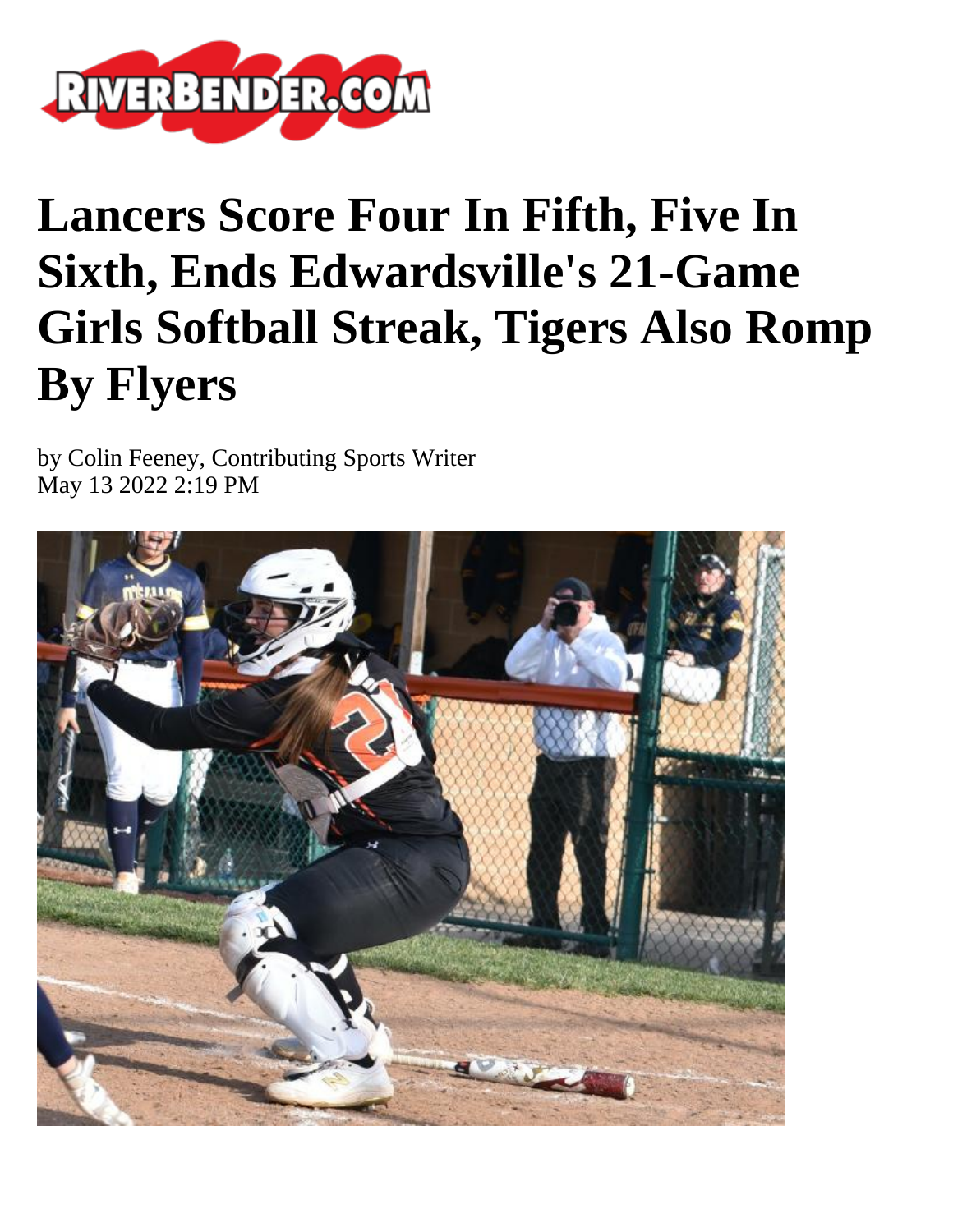EDWARDSVILLE - After giving up the first run of the game in the bottom of the home half of the fourth, Belleville East scored four times in the top of the fifth, then five more in the top of the sixth to give Edwardsville a 9-1 Southwestern Conference softball loss Thursday afternoon at the Edwardsville Sports Complex.

The Lancer ended the Tigers' 21-game winning streak in an emotional game, as East has dedicated its season to catcher Maddi Rodriguez, who was killed in a car accident in February. After the game, Tiger coach Lori Blade presented a check to the Maddi Rodriguez Scholarship Fund to her mother in a ceremony and the Tigers remembered her memory during the game.

Edwardsville was held to four hits, with Emily Wolff having a hit and the team's only RBI on the day, while Ryleigh Owens, Jillian Hawkes and Tatum Van Ryswyk having the other Tiger hits.

Brooke Tolle struck out six while in the circle for Edwardsville, with Avery Hamilton also fanning a Lancer batter.

The Lancers are now 24-8, while the Tigers go to 21-2.